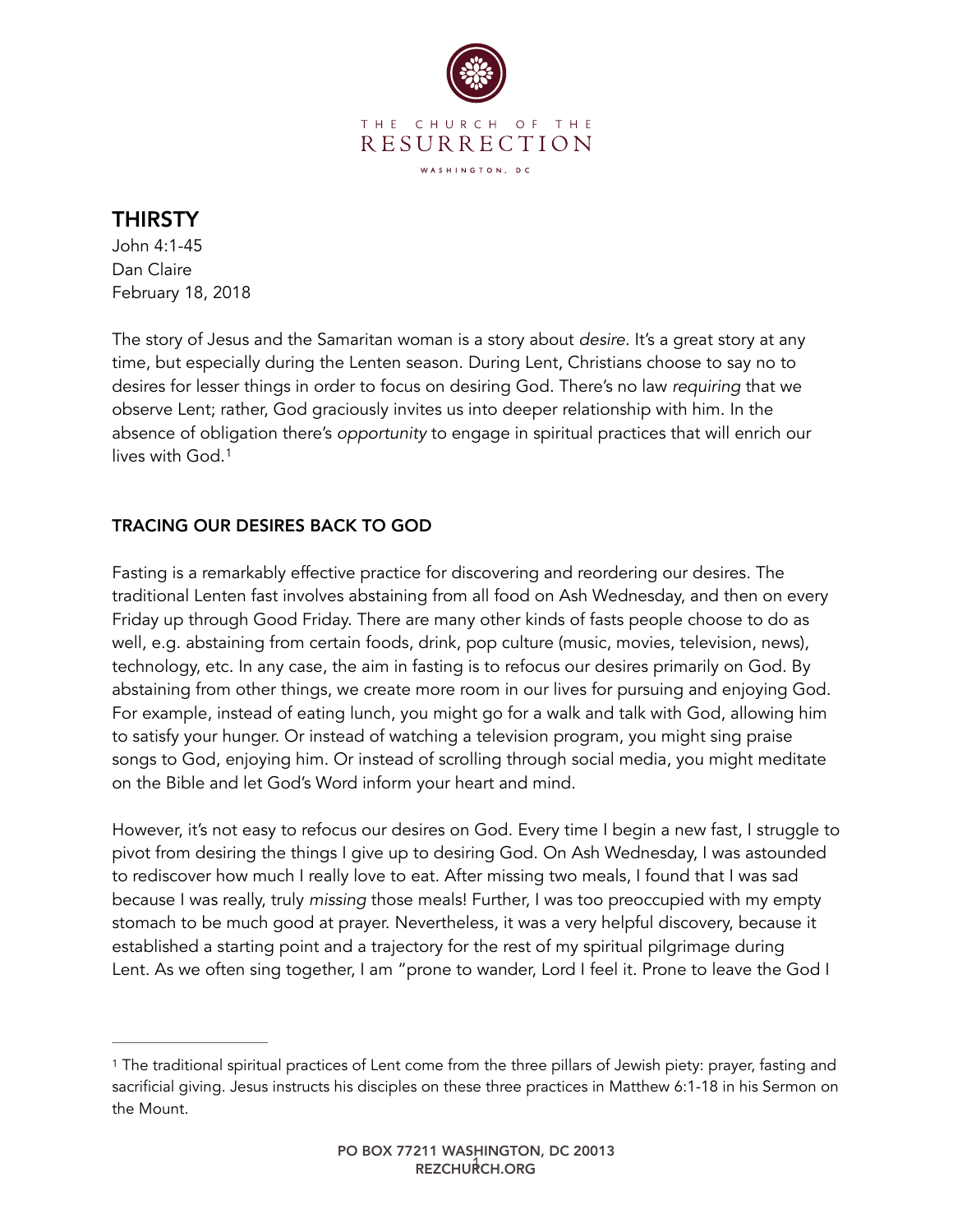<span id="page-1-1"></span>love. Here's my heart, Lord, take and seal it, seal it for thy courts above."<sup>[2](#page-1-0)</sup> Lent affords me forty days of intentionality to practice offering my wandering heart to God. It's a spiritual pilgrimage that I trust will be fruitful by the time Easter comes. I didn't realize how distracted I had become, but now that I know, I'm excited about the spiritual renewal that this season will bring.

Jesus' conversation with the Samaritan woman (John 4) follows the same path that we hope to take during Lent. The conversation is all about desire. It begins by focusing on two of the desires that are most familiar and common to all people. Jesus and the woman talk first about thirsting for water. Then they talk about the thirst for human companionship. In the end, their conversation turns to our greatest desire (whether we acknowledge it or not), namely our thirst for God. "As the deer longs for the water-brooks, so my soul longs for you, O God" (Ps 42:1). Any and every desire traced back to the source will ultimately lead us to God.

## THIRSTY FOR WATER, THIRSTY FOR LOVE

The setting for John 4 is Sychar on Mt. Gerizim, some 40 miles north of Jerusalem. Today it is the Palestinian city of Nablus in the West Bank. Just as today there are deep ethnic tensions between Jews and the Palestinian inhabitants of Nablus, there were also tensions in Jesus' day between Jews and the Samaritans who lived there. However, Jesus didn't go to Sychar to make trouble. Jesus was the greatest of all peacemakers. He went seeking the shalom of that city. Weary from the journey, Jesus arrived about noon (4:6). When the woman came to what was known as Jacob's well to draw water, Jesus said to her, "Give me a drink" (4:7).

Modern readers tend to infer ethnic hostility in the woman's response to Jesus: "How is it that *you*, a Jew, ask for a drink from *me*, a woman of Samaria?" (4:9). It's unlikely, however, that this woman was trying to provoke of offend Jesus. Perhaps if she had been a Palestinian man the ethnic tension hypothesis might be more plausible. But this is a story of a *woman* and a man, and it happened at the town watering hole. Like our modern day pubs and watering holes, the well in the ancient Middle East tended to be a good place for lonely people to find one another. Several famous Old Testament romances began at wells–including Jacob's, the very man associated with the well in Sychar.

The Samaritan woman also had had a lot of experience with men. As Jesus would point out later in the conversation (4:18), she had been with five men and had moved on to number six. Now she was talking with yet another man–a bold foreigner, who scandalously broke with convention in order to strike up a conversation with her. She must have been wondering whether Jesus would be her lucky number seven.

Jesus could tell where she was headed, but instead of going back to her place, he led her down another path, tracing her own desires back to their source. He said (v. 10), "If you knew

<span id="page-1-0"></span><sup>&</sup>lt;sup>[2](#page-1-1)</sup> Robert Robinson, "Come Thou Fount of Every Blessing" (1757).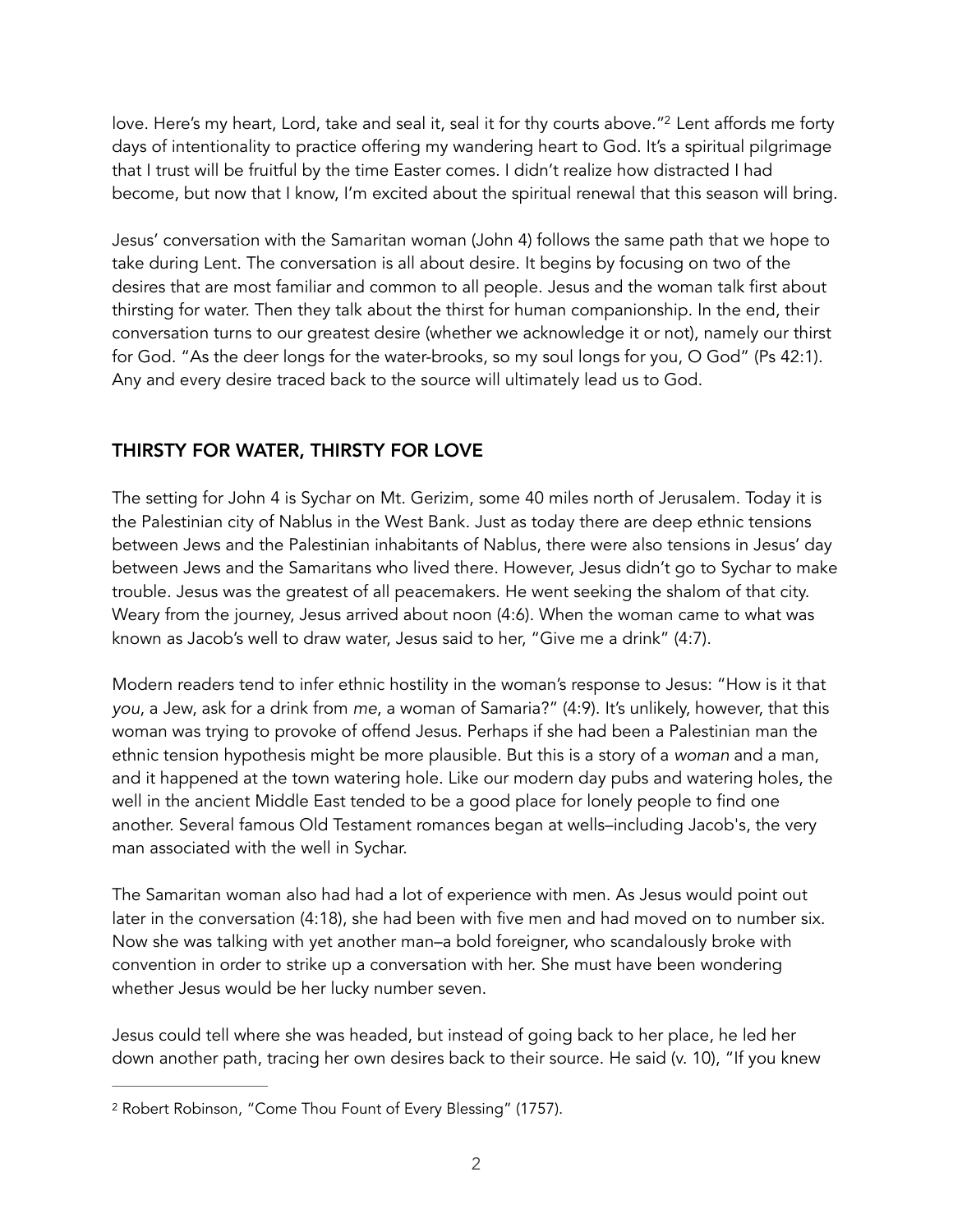who you were talking to, 'the gift of God' (3:16), you would ask me for a drink of living water instead."

In Christian circles, "living water" has become so cliche that it's easy to miss what Jesus was saying. He wasn't trying to rebrand his ministry with a catchy, "spiritual" slogan. In those days, no one would have heard Jesus' words as being religious or spiritual. "Living water" was the way people described potable water. People would dig cisterns near their homes in order to collect rain water that could then be used for watering crops or bathing. But fresh water for drinking had to be "living water," i.e. it had to come from a clean source like a spring or a well. Thus, the Samaritan woman would have taken Jesus at face value. She would have understood him to be saying, simply, that *he* could give *her* drinking water. This would have then raised the very practical question that she posed in 4:11: "Given that you have no rope and bucket, how do you plan to draw this water out?["3](#page-2-0)

<span id="page-2-1"></span>She also asked a follow-up question into which people often read ethnic hostility: "Are *you* greater than *our* father Jacob? *He* gave *us* the well and drank from it himself, as did his sons and his livestock" (4:12). Was the woman really trying to pick a fight with Jesus over whose ancestry was legitimate? There was never any debate between Jews and Samaritans regarding their heritage. Everyone knew that both Samaritans and Jews were descended from Jacob. It's unlikely that the woman would have been trying to provoke Jesus this way.

Instead, what if she was talking about something else? What if she wasn't trying to provoke Jesus with hostility but was trying to make a connection? What if her reference to "our father Jacob," was a nod toward the ancient story of Jacob, the Jew, who fell in love with Rachel, the beautiful foreign maiden, whom he met at another well? (Gen 29) In that story, just like this one, Jacob came from a distance, and he arrived at a well in the heat of the day. But that time the well was covered by a huge stone. When Jacob saw Rachel, he was suddenly so overcome with passion that he exploded with strength and rolled away the stone all by himself. If there was any story Samaritan women knew about Jacob, it was that one. Now here was a Jewish man, a descendant of Jacob, coming to Jacob's well in the heat of the day, and offering to give the woman a drink. With Jacob and Rachel in the background, it seems much more likely that the woman was being suggestive and flirtatious rather than hostile.

Jesus was tempted just as we are, yet he didn't sin (Hebrews 4:15). He didn't get sidetracked either. He responded to the woman by saying that "living water" was indeed a double entendre, and much more than simply potable water: "Whoever drinks of this water (i.e. from Jacob's well) will be thirsty again. But whoever drinks the water I give will never thirst again because it will become in them a spring of water welling up to eternal life" (4:13-14).

<span id="page-2-0"></span><sup>&</sup>lt;sup>[3](#page-2-1)</sup> It's a good question. The well is still there. Those who visit can use a winch to pull a bucket of drinkable water up from the bottom. It takes a couple of minutes do so because the well is ~130 feet deep.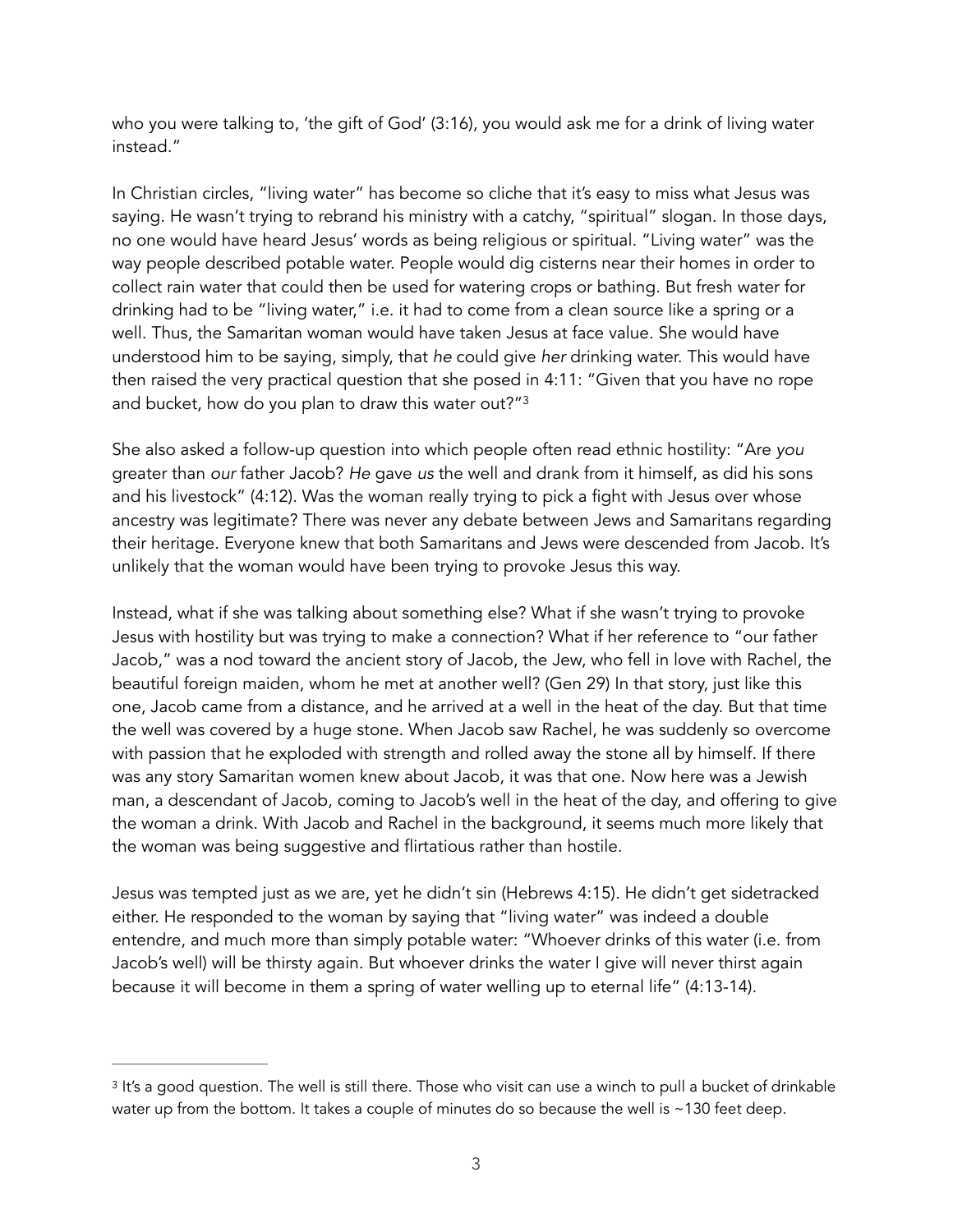What was Jesus talking about? To the Samaritan woman, it must have sounded like Jesus was really into her, since he offered to give her a special gift. That's why she called his bluff saying, "Sir, give me this water, so that I will not be thirsty or have to come here to draw water" (4:15).

Jesus then boldly took the woman another step further down the road of desire. He said, "Go call your husband and come here" (4:16). Jesus knew that for this woman, the deeper need that she felt was for *love*. Whatever she had experienced with the six men she had been with had not been enough to satisfy her deeper desires. She was more thirsty for love than for anything else. So she immediately responded to Jesus with a half-truth, saying "I have no husband" (4:17). In other words, she was saying, "I'm available." As with Rachel and Jacob, so also was the Samaritan woman ready for Jesus to sweep her off her feet.

Once again, Jesus refused to get sidetracked. Instead, he kept leading the woman to the source of her desires: "You are right in saying, 'I have no husband'; for you have had five husbands, and the one you now have is not your husband. What you have said is true" (4:17-18).

Oh the shame! How could Jesus have known all of that? The woman had thought that Jesus was *into her*, but instead she discovered that he was *onto her*. He knew about all the others! He knew about her! She stood totally exposed before him in the noonday sun, immobilized.

How could she recover? By changing the subject: "Sir, I perceive that you are a prophet" (4:19). (No kidding!) Then quickly another attempt to duck and cover by highlighting the main religious argument between Samaritans and Jews: "Our fathers worshiped on this mountain, but you say that in Jerusalem is the place where people ought to worship" (4:20). Only now do we come to the ethnic tension, and with good reason. The Samaritan woman intends to put a wall between herself and Jesus, to stop the bleeding and put an end to her humiliation.

However, instead of driving Jesus away, she was in fact continuing on with him to the ultimate source of her desires. In Jesus' response to the woman in vv 21ff, he drew together several important themes from earlier chapters, like Jesus being the new and eternal temple from ch 2, and the importance of being born again by the Holy Spirit in ch 3. Pulling all of this together, Jesus explained to the woman that our heavenly Father–whom Jews used to worship at the temple in Jerusalem while Samaritans tried to claim for themselves there on Mt. Gerizim– would soon be accessible to all people everywhere through the outpouring of the Holy Spirit. In other words, something even better than a new husband was about to be made available to the Samaritan woman. She would soon have direct access to God.

With that, she got it. The light clicked on and she said to Jesus, "I know that Messiah, the Christ, is coming" (4:25). Jesus said to her in response, "I who speak to you am he" (4:26). Jesus had not been endeavoring to shame her. Instead, Jesus had wanted to lead her beyond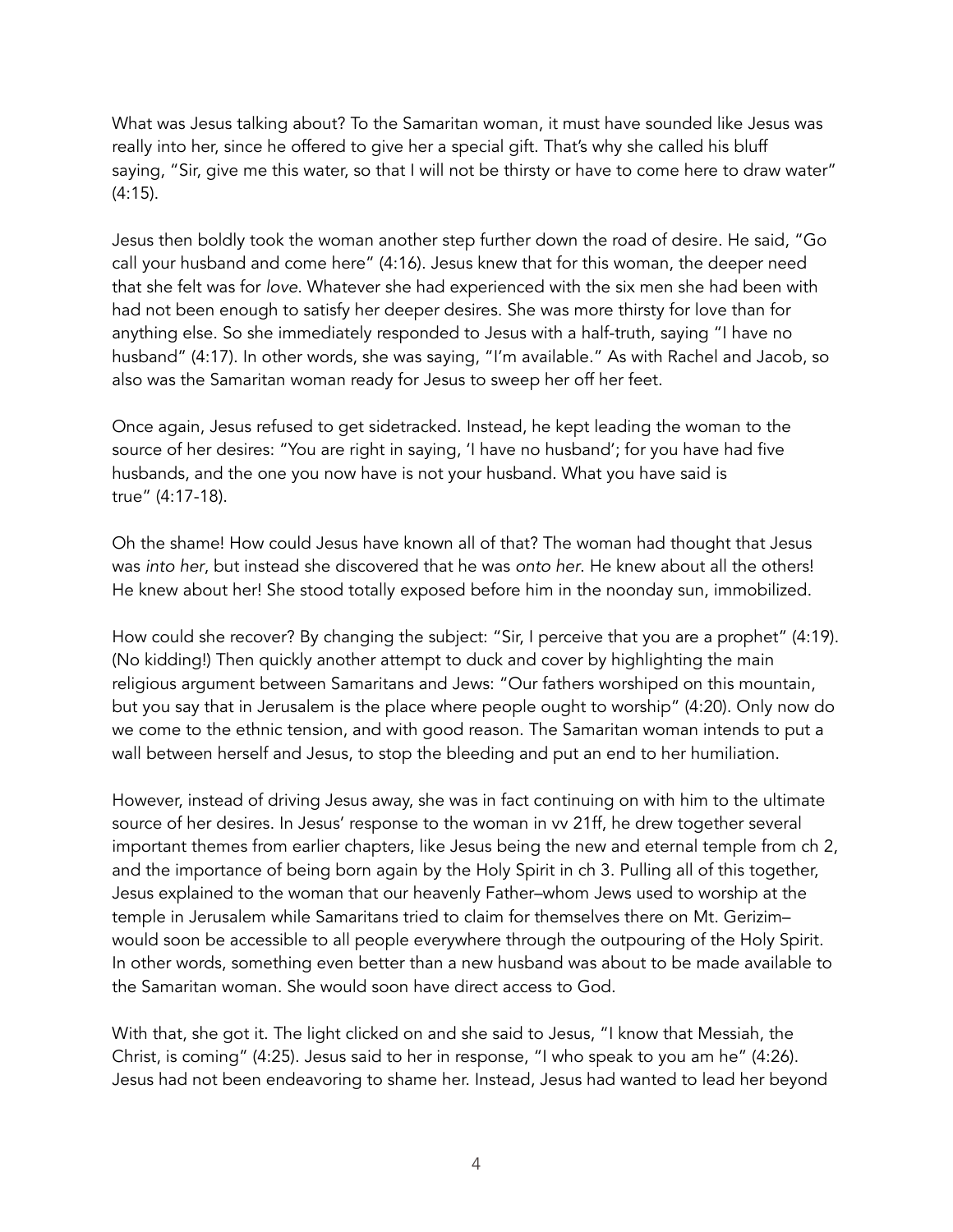her thirst for a new husband, all the way back to the source, to God himself. More than anyone else, God was who she was longing for. In fact, all our desires ultimately point us back to him.

## WE ARE FAR TOO EASILY PLEASED

You may remember from introductory psychology learning about Abraham Maslow's Hierarchy of Needs (1943). If you do, you probably remember the iconic pyramid diagram for this theory. The diagram shows our essential physical needs at the base of a pyramid, and then above those are areas of social need, and then at the very top is what Maslow described as "selfactualization," i.e. becoming the person you were made to be. I was reminded of Maslow's hypothesis while reading John 4 because the passage demonstrates a similar hierarchy: physical thirst, relational thirst, religious thirst.

Years ago when I studied psychology, the big takeaway from Maslow was that a person couldn't get on with living a healthy, happy, creative life until his or her more basic needs at the bottom of the pyramid were met. So, as Maslow's theory goes, food and shelter and security and healthy relationships all must be in place if we're going to reach full potential. What's really interesting about this today is that in his later years, Maslow often wondered why more people's lives didn't play out according to his theory. Why were there so many people who had all their essential needs met, and yet they never made it to the top of the pyramid. In other words, why did so many otherwise healthy people never reach "self-actualization"?

I can think of no better answer than what CS Lewis gave in his Weight of Glory sermon. Lewis said:

<span id="page-4-1"></span>It would seem that Our Lord finds our desires, not too strong, but too weak. We are half-hearted creatures, fooling about with drink and sex and ambition when infinite joy is offered us, like an ignorant child who wants to go on making mud pies in a slum because he cannot imagine what is meant by the offer of a holiday at the sea. We are far too easily pleased[.4](#page-4-0)

Indeed, I am far too easily pleased with food and drink and pop culture and all manner of other distractions. It takes the season of Lent, with the intentionality of setting aside a host of lesser desires, in order to remember the one who is at the headwaters of my thirst, God himself.

Think for a moment about your own desires. When you have time to kill, what do you turn to in order to find satisfaction? Perhaps you have some dark addiction, like porn or liquor or overwork. Or perhaps it's something less pernicious, like good food, or a good television program. Whatever it is that captivates our hearts and our attention, God is calling us back to the headwaters, to find deeper and lasting satisfaction in him. Come to the fountain and never thirst again.

<span id="page-4-0"></span>C.S. Lewis, "The Weight of Glory," *Theology* 43:257 (1941) pp 263-274. [4](#page-4-1)